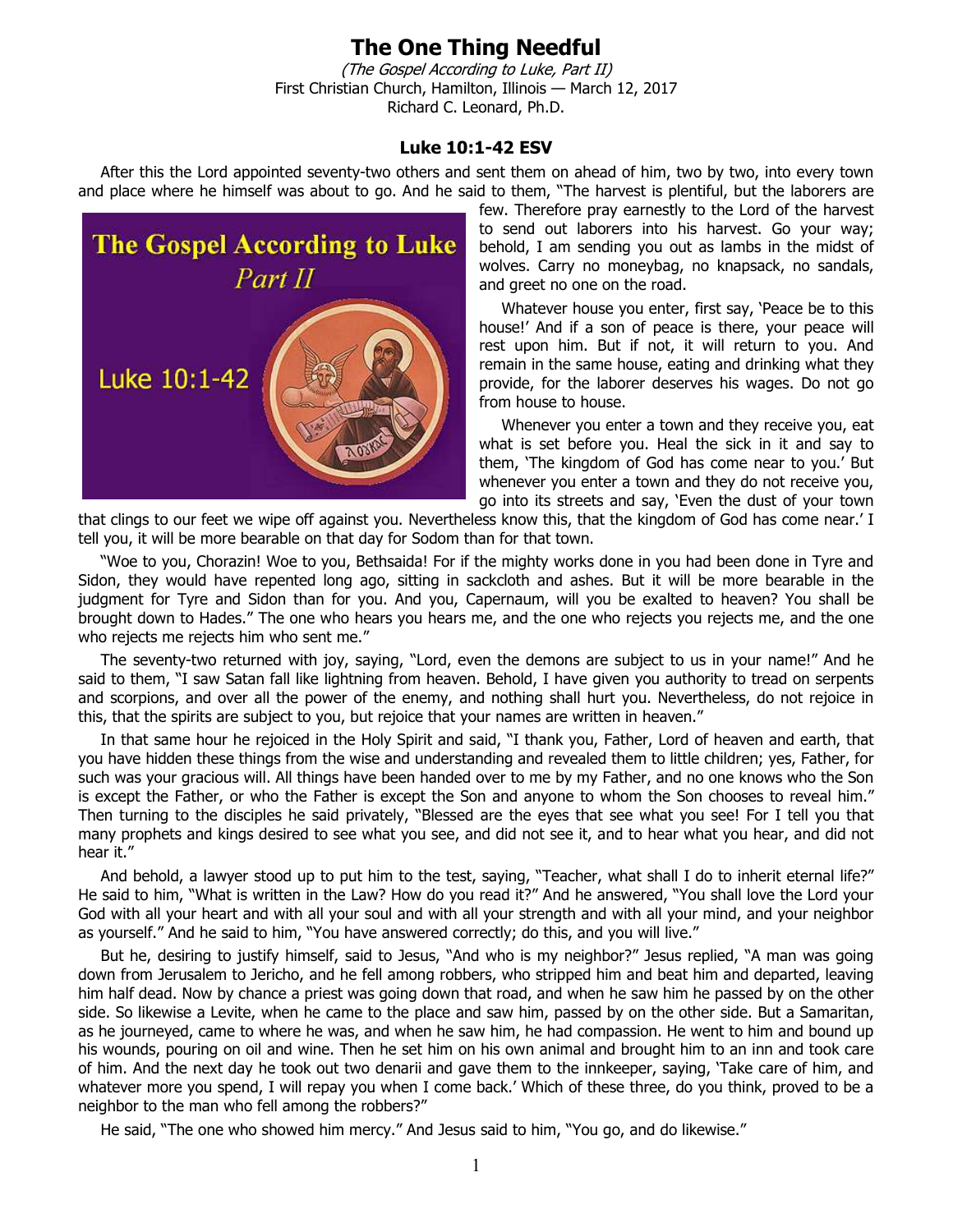Now as they went on their way, Jesus entered a village. And a woman named Martha welcomed him into her house. And she had a sister called Mary, who sat at the Lord's feet and listened to his teaching. But Martha was distracted with much serving. And she went up to him and said, "Lord, do you not care that my sister has left me to serve alone? Tell her then to help me." But the Lord answered her, "Martha, Martha, you are anxious and troubled about many things, but one thing is necessary. Mary has chosen the good portion, which will not be taken away from her."

\_\_\_\_\_\_\_\_\_\_\_\_\_\_\_\_\_\_\_\_\_\_\_\_\_\_\_\_\_\_\_\_\_\_\_\_

Today we continue our journey with Jesus through the Gospel of Luke, as we move on toward Palm Sunday and the beginning of what we call "Holy Week," the week of Jesus' final entry into Jerusalem and his arrest, crucifixion, and resurrection. We have only four Sundays to look at this Gospel before we come to Palm Sunday, so of course we'll have to skip a lot of Luke's material. Hopefully, as we do so, we'll remember many other things that we learn from Matthew, Mark, and John. But out of necessity in this study of Luke we'll be picking up some things that only he tells us about.

All four Gospels follow the same general outline, with a major concentration on that last week in Jerusalem. Here we see the traditional symbols of the four Gospels: the winged man, for Matthew; the winged lion, for Mark; the winged ox, for Luke, and the eagle, for John. We could relate these symbols to the content of each of the Gospels, but I will save that for another time. The point is, each evangelist (as we call the Gospel authors) draws on his own special sources, and therefore each writer has his particular angle on what Jesus did and said in the years leading up to that critical week  $-$  I would say, "crucial week," because it climaxes in Jesus' crucifixion and his Easter triumph over the cross. Today we're looking at what we know as chapter 10 of Luke's Gospel.



Do we sometimes have a picture in our mind of Jesus trekking over the hills of Galilee with just a handful of disciples trailing along with him, or do we entertain an image of Jesus in the boat or on the shore of the Sea of Galilee accompanied by just a few humble fishermen and the like? If that's the case, we need to get a more accurate picture in our minds. Jesus wasn't some wandering guru with a small following. He was actually the head of a larger movement that sprang up around his teaching about the kingdom of God, and his announcement that the Lord had finally returned to his people after their centuries of exile. Jesus wasn't just a poor beggar without financial resources. Remember, he was a substantial businessman, a *teknon* or general contractor. His disciples maintained a treasury from which they gave aid to the poor — because they weren't



"After this the Lord appointed seventy-two others and sent them on ahead of him, two by two, into every town and place where he himself was about to go." - Luke 10:1

poor! Some wealthy people supported their ministry; we read about several women who went along with Jesus and took care of the disciples' needs, including the wife of one of King Herod's officials. The image of the penniless, totally destitute Jesus needs to be cast aside and replaced by a more accurate image developed from the text of Scripture.

We see this as we launch into today's reading from Luke's chapter 10: "After this the Lord appointed seventy-two others and sent them on ahead of him, two by two, into every town and place where he himself was about to go" (Luke 10:1). The "after this" refers to what we read in chapter 9, where we're told about Jesus' preaching in Galilee and how "When the days drew near for him to be taken up, he set his face to go to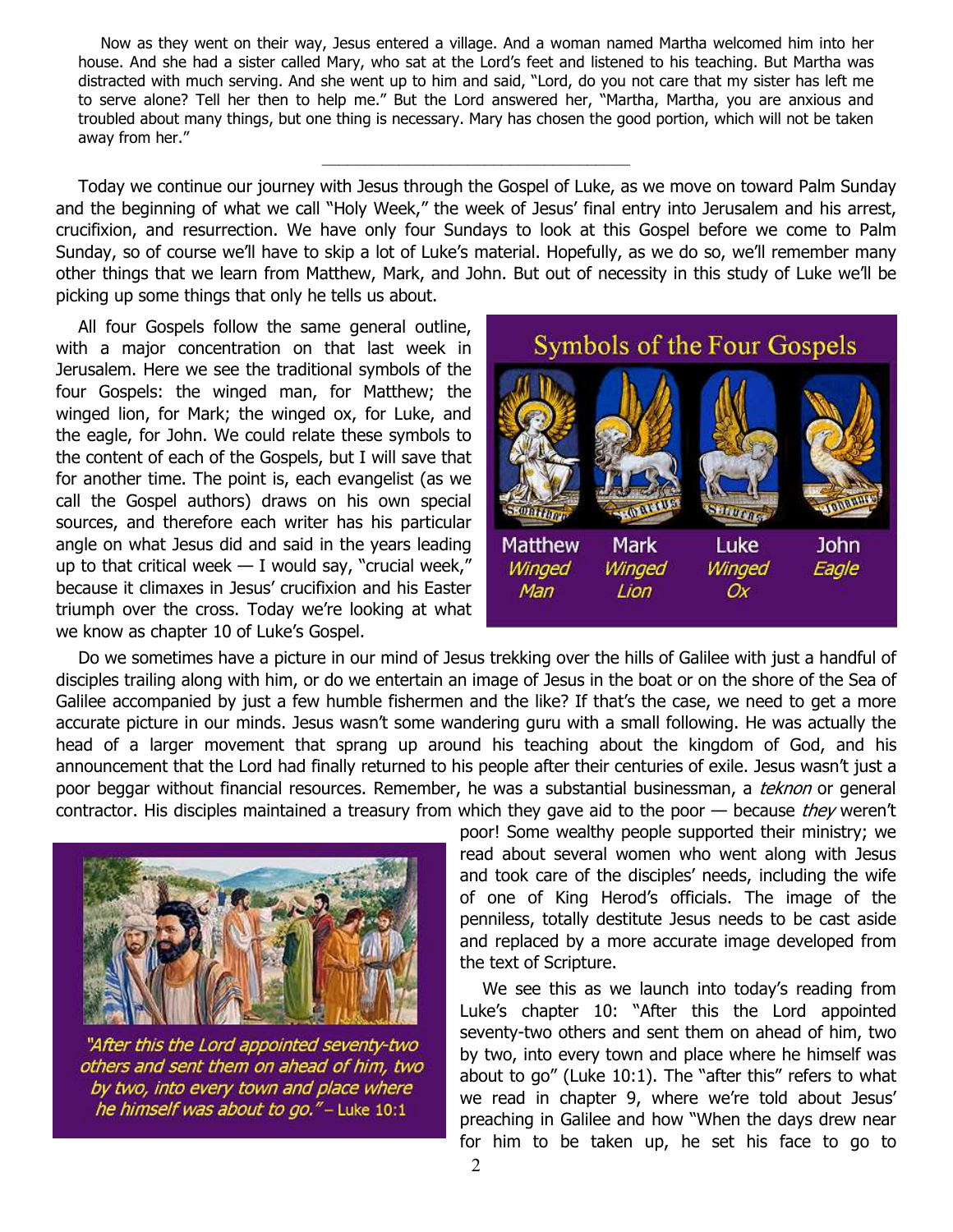Jerusalem" (9:51). So we're at the point where Jesus is just putting his mission into "high gear." And to do this, he picks out seventy-two people to go through the land with his same message. If he had seventy-two candidates for this job, in addition perhaps to his core group of twelve disciples, he must have been able to pick from a much larger group. This was no small movement Jesus had going, and it's no wonder the "authorities" — the traditional Jewish teachers, the Herodians, the priestly hierarchy, and the Roman occupation forces — were beginning to get a little nervous about him!

What I want to focus on here is what Jesus told these seventy-two missionaries to do. They were to be his advance party, going to each town where he was about to go himself — and, in fact, to do what he would be doing there: "Heal the sick in it and say to them, 'The kingdom of God has come near to you'" (10:9). And when they returned from this mission this is what they reported: "Lord, even the demons are subject to us in

your name!" (10:17). It wasn't only Jesus who could do these mighty works — deeds that made it evident that God was on the move again! Jesus gave his missionaries the same authority he had over the powers of evil, just as he tells them in John's Gospel: "Truly, truly, I say to you, whoever believes in me will also do the works that I do; and greater works than these will he do, because I am going to the Father" (John 14:12). After the resurrection he told his followers, "These signs will accompany those who believe: in my name they will cast out demons; they will speak in new tongues; they will pick up serpents with their hands; and if they drink any deadly poison, it will not hurt them; they will lay their hands on the sick, and they will recover" (Mark 16:17-18).



"The seventy-two returned with joy, saying, 'Lord, even the demons are subject to us in your name!' And he said to them, 'I saw Satan fall like lightning from heaven."" -- Luke 10:17-18

We're supposed to be followers of Jesus today; do we really believe we can do what Jesus told us we could do, as the seventy-two were able to do? And that was before Jesus rose from the dead; today he has conquered death and lives in each of us who have united with him. "He who is joined to the Lord becomes one spirit with him" (1 Corinthians 6:17). So we need to be bold in confronting situations where people are in bondage to evil spirits: feelings of inadequacy, dysfunctional behavior patterns, crippling addictions, false ideas about what's right and good. We need to dare to lay hands on the sick and pray for them, exercising our faith for their healing. We need to make it clear, in our manner of life, that God is here, Jesus is Lord, and we don't march to the "politically correct" drumbeat of a corrupt culture. When Jesus heard what the seventy-two had been able to do, Luke says "he rejoiced in the Holy Spirit" (10:21). The Greek word Luke uses here is angalliazo, meaning to celebrate, even perhaps to dance with joy. Jesus gave exuberant thanks to God that the hidden power of his kingdom had at last been revealed, that his followers could see at last what kings and prophets of old had longed to see, but which had been withheld from them. I would ask, Will Jesus so rejoice over us because the works of God are manifest in our life and witness? Something to think pretty seriously about, isn't it? Think about it as individual followers of Jesus, and also as a congregation of believers?

Let's go on to the next section of Luke's chapter 10, what we call the parable of the Good Samaritan. What's a parable? It's a story drawn from everyday life that makes a point about how God operates, what he's up to in this world, and how we can get in line with his purpose. Jesus is the master of parables; no one else in the ancient world, or in the history of literature since, has developed the parable as a form of literature the way Jesus did. So all four Gospels record parables of Jesus, but Luke has a special interest in them and records several found only in his Gospel. The story of the Good Samaritan is one of them.

Jesus tells the parable in response to a question by a "lawyer," an expert in the Law of Moses, who asked him how he could enter into the kind of life God wants for his people. Jesus first gave him an answer directly from the Torah, the Law of Moses: Love the Lord with all you've got, and love your neighbor as yourself. But that wasn't good enough for Jesus' questioner. Like all lawyers, he wants to get into the fine print: "Who's my neighbor?"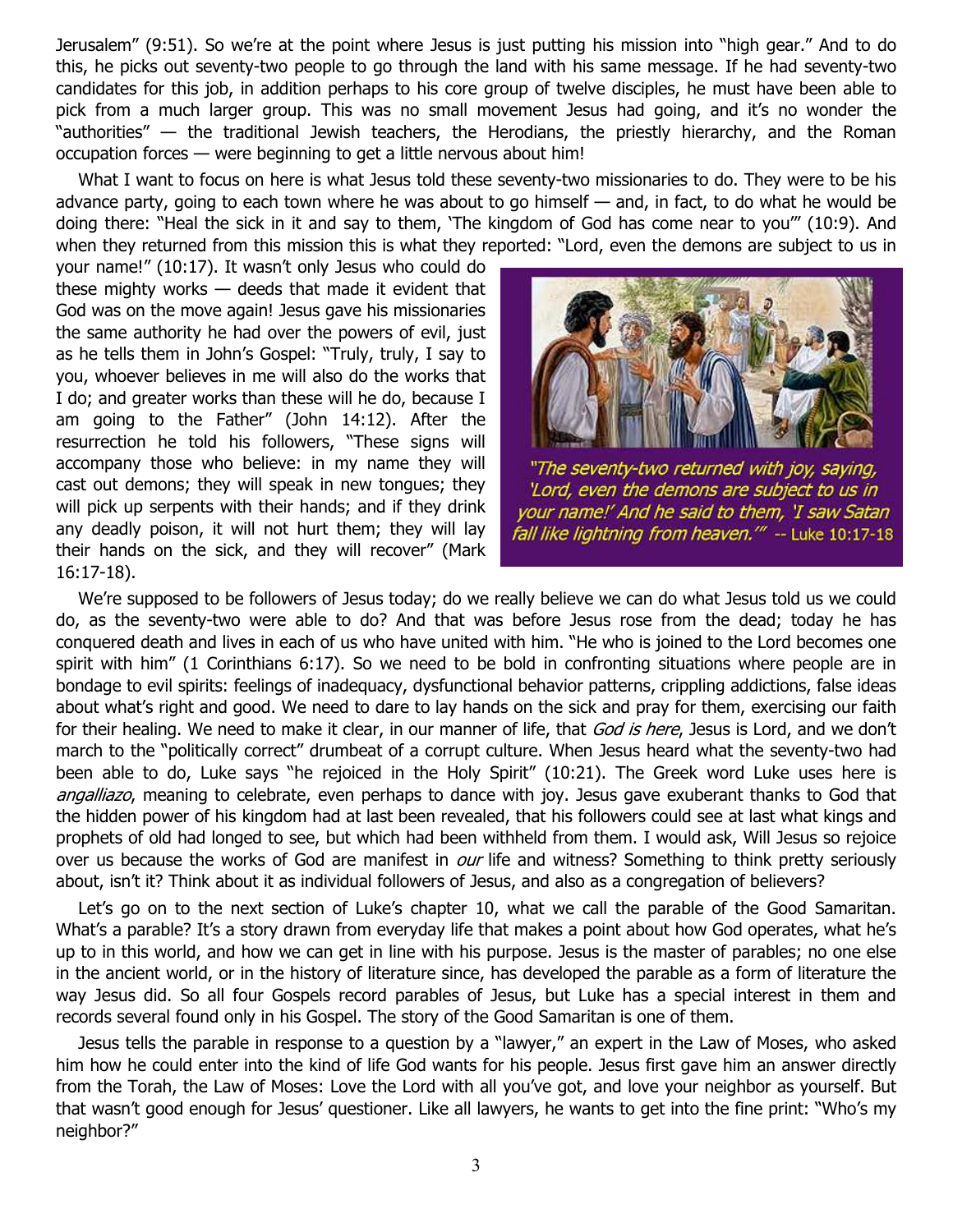In response, Jesus tells this story of a traveler attacked by robbers on a deserted road and left for dead. Two Jewish travelers pass by the site: first a priest, one of the managers of the Temple, because the road leads from Jerusalem; then a Levite, perhaps one of the Temple singers or a rural priest taking his annual turn at the Temple sacrifices. Now, you would think that these men, pledged to serve the Lord, would at least



"But a Samaritan, as he journeyed, came to where he was, and when he saw him, he had compassion. He went to him and bound up his wounds."- Luke 10:33-34

check into the status of this poor victim lying beside the road. But they don't; they skirt the poor man, passing by on the other side. Why don't they help him?

My dad, preaching about this passage, used to suggest that maybe they were so busy going about their religious duties that they couldn't stop to help someone in need. Their mind was on other things; they just didn't care about the suffering of others enough to get involved. Maybe, but there's another reason: the Law of Moses stipulated that if you touched a corpse you became unclean for a certain time. If the man beside the road were dead, then if the priest or Levite touched him he'd be disqualified to perform their religious duties. Yes, it was exactly because these men thought their service to the Lord was more important than their service to their

neighbor that they didn't try to help him! But along comes a Samaritan, of all people, a member of a split-off group the regular Jews despised because they had their own temple and didn't worship in Jerusalem. And the Samaritan rescues the poor traveler and provides for his care.

Why does Jesus tell this parable? Is it only to urge his followers to care for those in need? I think there's much more to it. Remember, in the account of the mission of the seventy-two he has just upbraided a couple of cities that refused to accept his gospel of the kingdom of God. It will be more bearable, he says, for the notorious Sodom and Gomorrah in the judgment than for a community that rejects his message. And what was that message? That God has returned to his chosen people, calling them back to his original purpose for them, which was to be a blessing to all people of the world and welcome them into the family of God. Yet, in the parable, the priest and the Levite thought it was more important to *protect their special status* as God's representatives than to *do what they were supposed to do* as his representatives! Only the outcast Samaritan did what an Israelite was supposed to do!

So Jesus concludes by asking the lawyer, "Which traveler was the neighbor to the man who was robbed and left for dead?" And the lawyer had no choice but to answer, "The one who had mercy on him, and helped him." To us, that seems like the obvious answer, and it is. It's the responsibility of those who follow the Lord to help people in need, people made in God's image just as we are, because the Lord cares for them in their suffering more than he cares for the way we perform our "religious" duties or traditions. That message comes through loud and clear in the writings of the Israelite prophets, like Isaiah whom we've just been studying.

But I want you to notice something odd about this parable. The lawyer's question was, "Who is my neighbor?" But Jesus doesn't answer that question. Instead he answers a different question: "To whom are you a neighbor?" When we consider how we can serve the Lord by "loving our neighbor as ourselves," we don't first ask about other people and whether *they're* qualified be our neighbors. No, first we ask *whether* we're the neighbor to the person in need. We ask whether we, like the Samaritan in the parable, have a compassion on the suffering that reflects the compassion of the God we serve.

Now let's turn to the final section in our 10th chapter of Luke, the incident of Jesus in the home of Martha and Mary. We learn in John's Gospel that they had a brother named Lazarus, but Luke doesn't mention him for some reason. Apparently the house belonged to Martha, because Luke says Martha welcomed Jesus "into her house," though she shared the home with her sister Mary. It looks like Martha's home was a fairly substantial one, because Jesus was teaching a group of his followers in the house, or more likely in the enclosed courtyard. And among those listening to Jesus, as Luke says, sitting "at the Lord's feet," was Mary. And that sets up the tension in this story.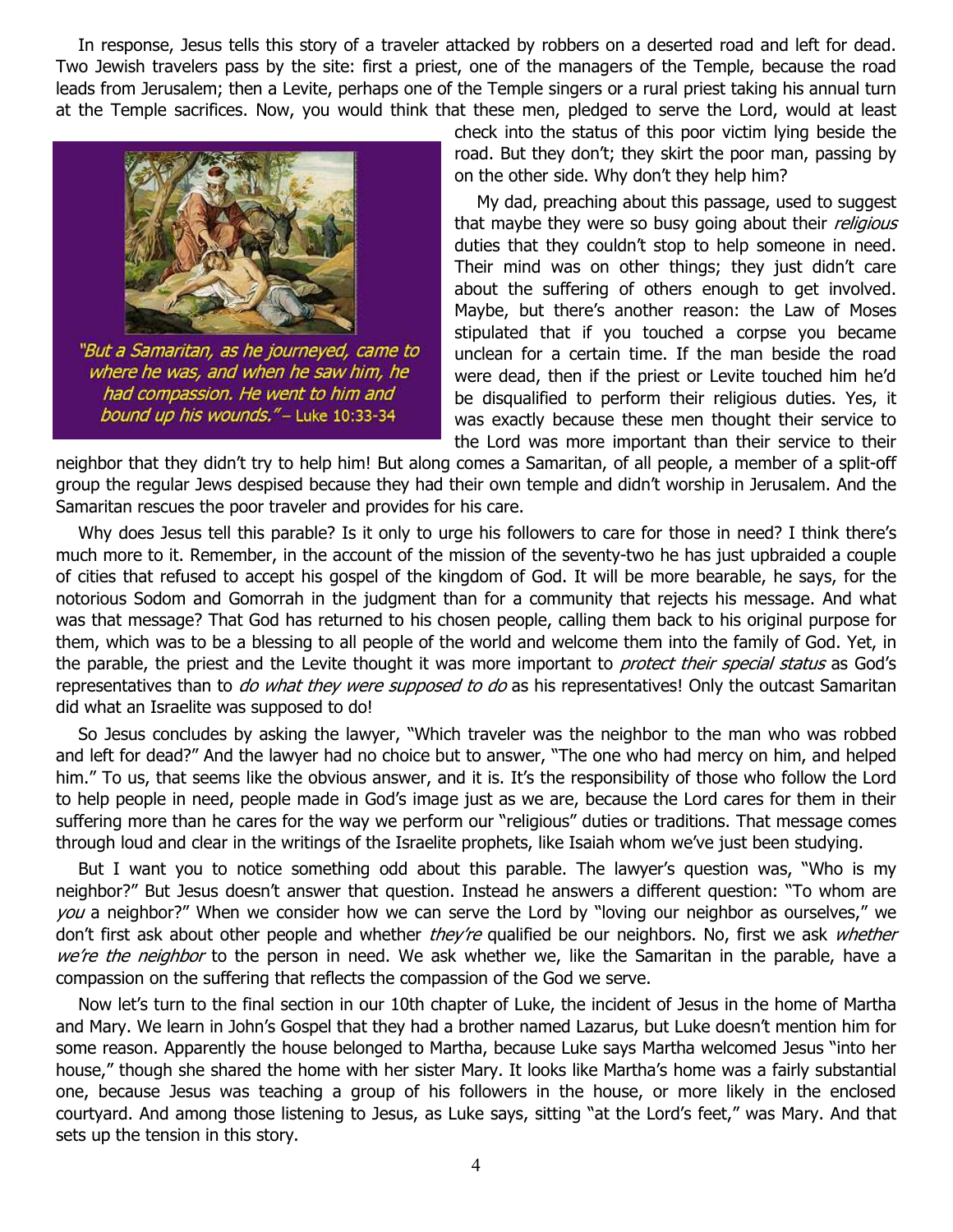If you have a group of people coming for an extended time, such as a teaching session with Jesus, proper decorum requires that you provide food or refreshments for them. In the culture of ancient Judaism, the "laws of hospitality" demand such treatment for visitors, as we observe in other incidents recorded in the Bible. (And we follow the same "laws of hospitality" today when we serve a meal after hosting the Lenten service in our church.) So Martha is busy with her preparations — yet here is her sister Mary, her co-hostess if you will, just sitting around giving Jesus her rapt attention as he teaches about the kingdom of God and not lifting a finger

to help her poor sister who, as Jesus says in the older translation, is "cumbered with much serving." So an agitated Martha bursts from her kitchen, or whatever they used for a kitchen, to get Mary to help her out. Maybe she's hinted to Mary before that she could certainly use a hand, but Mary has ignored the hint. So this time Martha goes to Jesus with her pity party: "Lord, *don't you care* that my sister has left me to serve alone? Tell her then to help me" (10:40).

If we were to apply our standards of family conduct to such a situation, we would certainly be on Martha's side, wouldn't we? When there's a task like this to be performed, such as hosting a church supper, we expect everyone to pitch in if they're able. So it puzzles us,



"Martha, Martha, *vou are anxious* and troubled about many things, but one thing is necessary. Mary has chosen the good portion, which will not be taken away from her."- Luke 10:41-42

doesn't it, that Jesus looks at this situation from a different angle. "Martha, Martha," he says — and by repeating her name he shows us he's just a bit disappointed with her — "Martha, Martha, you are anxious and troubled about many things, but one thing is necessary. Mary has chosen the good portion, which will not be taken away from her" (10:41-42).

What's the one thing needful at a time like this, a time when Jesus has "set his face to go to Jerusalem," as the Gospels tell us, and there to bring about the fulfillment of God's plan for the inauguration of his kingdom, his new creation? This isn't a time to be preoccupied with pots and pans, with wine or lentils or pita bread or whatever else was on Martha's menu that day. This is a time to understand what God is up to, and how he has come back to his people to restore them to the purpose he always had in mind for them. There will always be meals that need to be prepared, but there isn't going to be another time like this, because Jesus is to die "once for all" for the sins of his people, and be raised for their deliverance. We're reminded of what Jesus said, on a later occasion in the home of Simon the Leper, when a woman anointed Jesus with some very expensive ointment and the disciples protested, "What a waste! This ointment could have been sold and the money given to the poor!" But Jesus answered, "You'll always have the poor with you, and you can help them whenever you want to, but you won't always have me" (Mark 14:1-8)

## Findings from Luke 10

- . We're to be a "neighbor," reach out to others to include them in the family of God.
- . We have the same authority as Jesus to make the kingdom of God evident in healing the sick, opposing evil, spreading truth.
- · Most of all, we need to know how we fit into God's plans in this critical time.



I think many Christians have identified with Martha in this incident. We're tempted, aren't we, to ask, "Lord, don't you care?" when there's a job to be done in the body of Christ and we don't get the help we need. If somebody just wants to worship the Lord, but doesn't pitch in to help keep the cog wheels of the church machinery turning, then we might have Martha's same reaction. But we need to ask what time it is. There's a time to be a Martha, and a time to be a Mary. There's a time to put on church suppers, a time to maintain the building, a time to take care of church business in board meeting or office work. But there's also a time to sit at the feet of Jesus, to offer him our praise and worship, to give him our attention as he explains how all those church matters that busy us